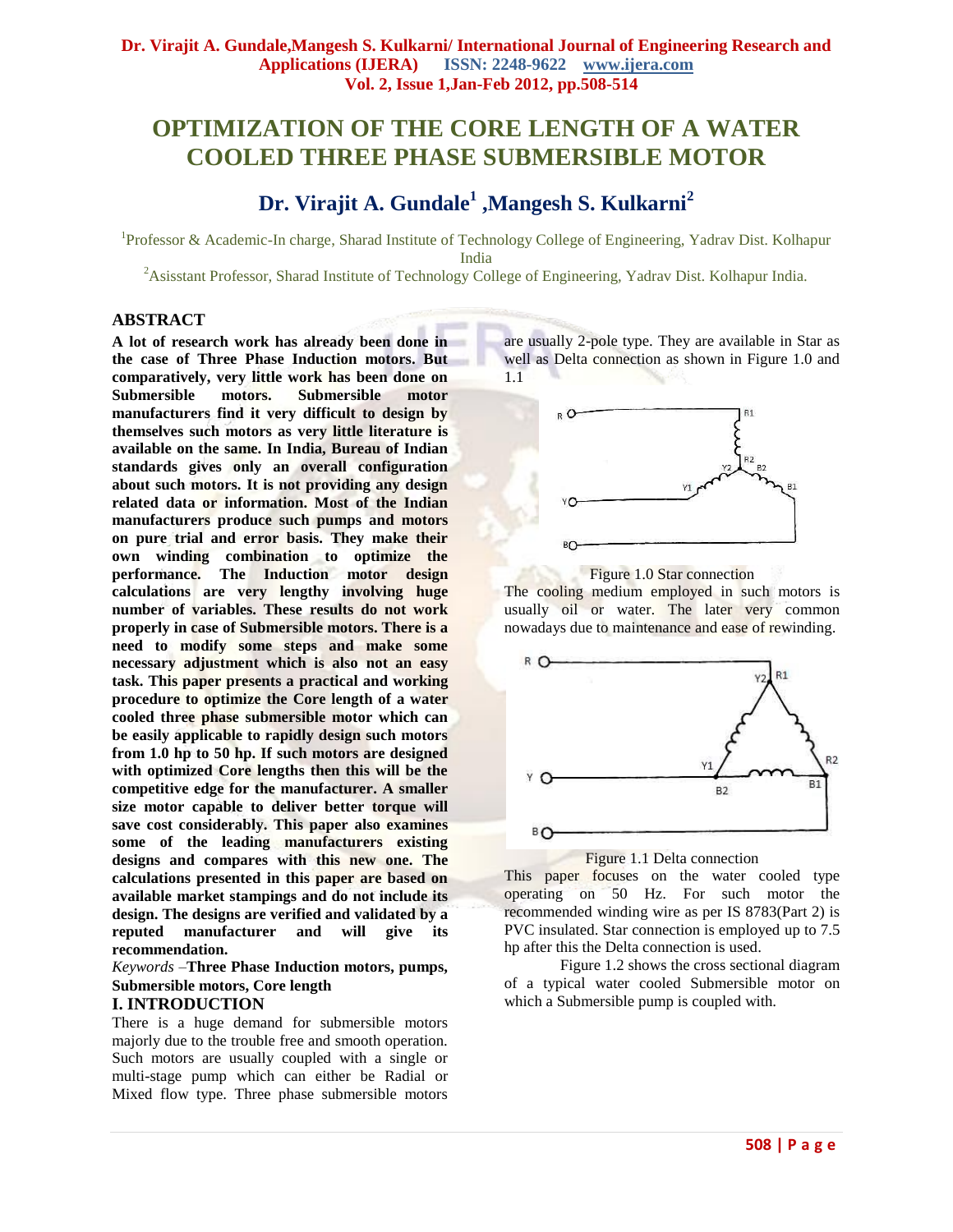$\sim$ 



Figure 1.2 Wet Type Water Filled Submersible Motor

The motor consists of a stator and a rotor. The stator is made up of block of laminations mounted in a cast iron or die cast aluminum alloy frame. The stator has tapered slots with parallel sided teeth. The slots house the windings.

Figure 1.3 shows typical lamination or stamping of the stator.



Figure 1.3 V6 150 mm (6" ) Submersible Motor Stator and Rotor Stamping (Courtesy VIRA PUMPS)

The rotor consists of a block of slotted laminations mounted on a shaft. The slots form a series of tunnels when the rotor is assembled. The tunnels are filled with aluminum, poured in the molten state. The bars, end rings and fan blades form one homogenous casting. In some motors copper bars and copper end

rings are used, the former being brazed into the latter. The rotor slots are skewed so that a quieter operation is obtained. Figure 1.4 and 1.5 shows the Rotor and a typical stator with windings.



Figure 1.4 A typical squirrel cage rotor for submersible motor being machined (Courtesy VIRA PUMPS)

All the material used for such motors is corrosion resistant or stainless steel. The rotor is coated with an epoxy coating. This is due to the fact that these motor are permanently submerged inside the water.

In India KSB, PLUEGER, SABAR, LUBI, CALAMA, VIRA PUMPS etc. were among the first very few Industries who



Figure 1.5 A submersible motor stator with windings (Courtesy VIRA PUMPS)

manufactured such motors and pumps in the early 80's. Motors which were designed were based on pure trial and error basis only. The characteristics of such motors were that their Core lengths were large. The full load speeds were marginally acceptable and the Torque was just satisfactory. So, there was a need to design compact submersible motor which were powerful as well as economically viable for competition.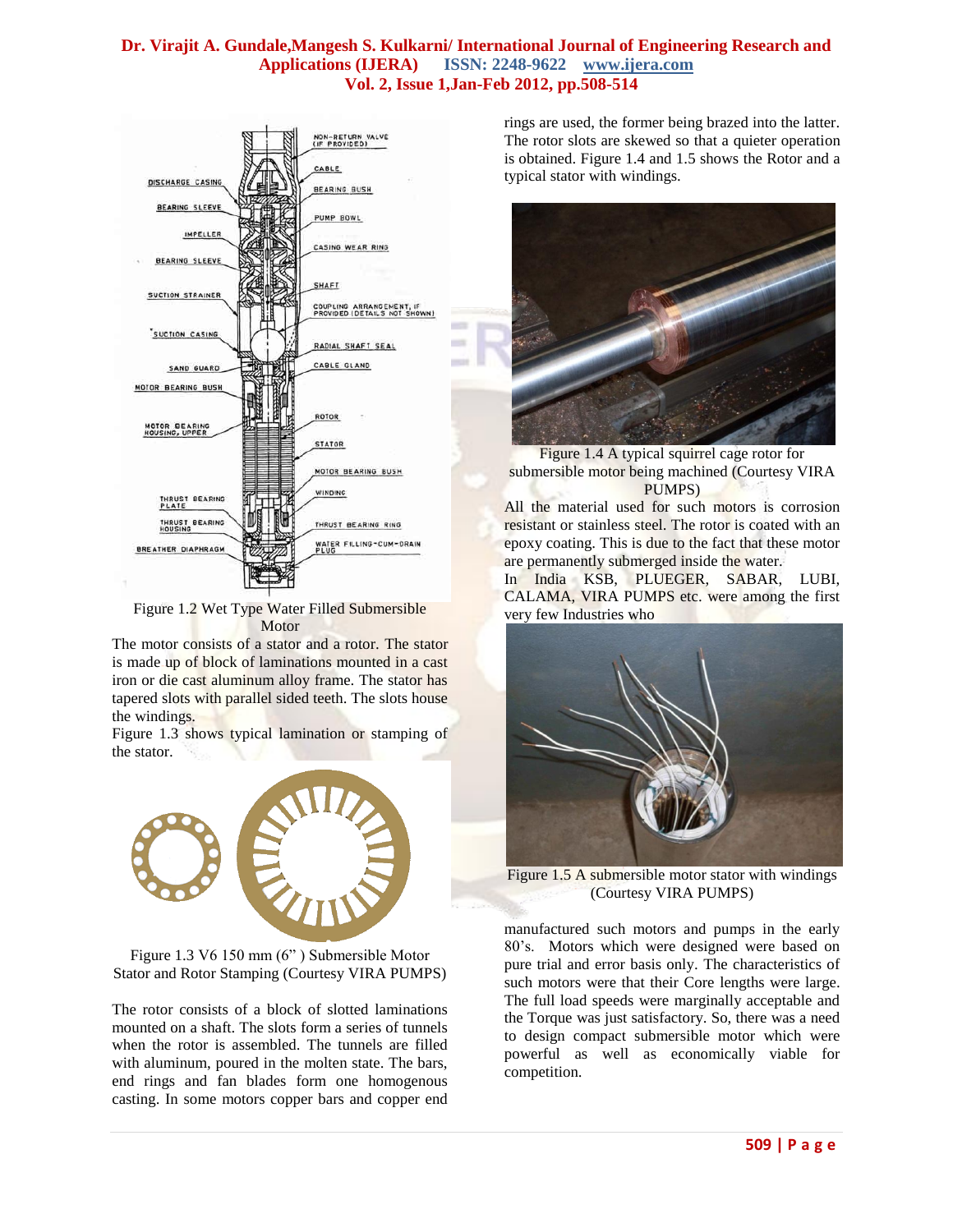## **II. PROPOSED NEW DESIGN PROCEDURE**

The three phases of the winding can be connected in either start or delta depending upon starting methods employed. The squirrel cage induction motors are usually started by start delta starters and therefore their stators are designed for delta connections and the six leads are brought out to be connected to the starter.

Turns per phase : Flux per pole,  $\phi_m = B_{av}\tau L = B_{av}x (\pi DL)/p$ Where,  $\tau$  = Pole per pitch p= number of poles Stator voltage per phase,  $E_s = 4.44f \phi_m T_s K_{ws}$ Where,  $T_s$ = number of turns per phase in stator  $K_{ws}$  = stator winding factor. The winding factor may be initially assumed as 0.955 which is the value of winding factor for infinitely distributed winding with full pitch coils.

∴ Stator turns per phase  $\text{Ts} = \frac{\text{Es}}{4.44 \text{ f} \phi_{\text{m}} \text{ K}_{\text{ws}}}$ 

The current density in the stator windings  $\delta_{\rm m}$  in

| Hp   | <b>Efficiency</b> | <b>Power factor</b> |  |
|------|-------------------|---------------------|--|
| 1.0  | 0.55              | 0.78                |  |
| 1.5  | 0.56              | 0.79                |  |
| 2.0  | 0.57              | 0.8                 |  |
| 3.0  | 0.58              | 0.81                |  |
| 4.0  | 0.59              | 0.82                |  |
| 5.0  | 0.6               | 0.83                |  |
| 6.0  | 0.6               | 0.83                |  |
| 7.5  | 0.62              | 0.84                |  |
| 10.0 | 0.63              | 0.84                |  |
| 12.5 | 0.64              | 0.85                |  |
| 15   | 0.65              | 0.86                |  |
| 20   | 0.66              | 0.87                |  |

A/mm<sup>2</sup> for submersible motor winding wire or conductor can be calculated as per the manufacturer's recommendation.

Conductor size for the running winding can be calculated as follows-

Area of winding conductor

$$
A_m = \frac{I_{\text{Rated}}}{\delta}
$$

Practical procedure for determining current density δ:

By experience, 1.0 mm diameter conductor can carry maximum 10.25 amp of current, and area of 1.0 diameter conductor is 0.785

Therefore current density  $\delta = \frac{I_{Rated}}{4}$  $\frac{d}{A}$  or  $\delta = \frac{10.25}{0.785} = 13.0573$  Amps/mm<sup>2</sup>

This value can be used directly.

π

Diameter size of running winding conductor  $d=$  $\sqrt{Am}$  x 4

For Star connection, Stator current per phase  $I_s = \frac{Q}{\gamma}$  $3x \frac{V}{r}$  $\frac{v}{\sqrt{3}}$  x ηcos φ

For Delta connection, Stator current per phase  $I_s = \frac{Q}{2 \times N \times N}$ 3 x V x ηcos ϕ

Where ,  $\eta$  is the efficiceny and  $\cos\phi$  is the power factor. The values of Efficiency and power factor can be taken from Table 1.0

Further,

Conductors per stator slot  $Z_{sg} = 3 \times 2 \left( T_s / S_g \right)$  $= 6$  T<sub>S</sub>/ S<sub>g</sub> for 3 Coil Groups and 2 Pole motor. Where  $S_g$  is the number of stator slots.

## **III. DESIGN OF A 5 HP (3.7 KW) WATER COOLED SUBMERSIBLE MOTOR**

Input Data-

Hp : 5 or 3.7 Kw Stamping bore Size : 72 mm No. of Slots : 24 Poles : 2 Frequency : 50 Hz

Table 1.0 **Efficiency** and power factor for three phase Submersible motors

Voltage : 415 Volts Trial Core Length : **180 mm**

**(i)** Flux per pole,  $\phi_m = B_{av}\tau L = B_{av}x (\pi DL)/p$ Taking  $B_{av} = 0.45$ So,  $\phi_m = 0.45 \times (\pi x 0.072 \times 0.180)/2$  $=9.16 \times 10^{-03}$  Wb/m<sup>2</sup>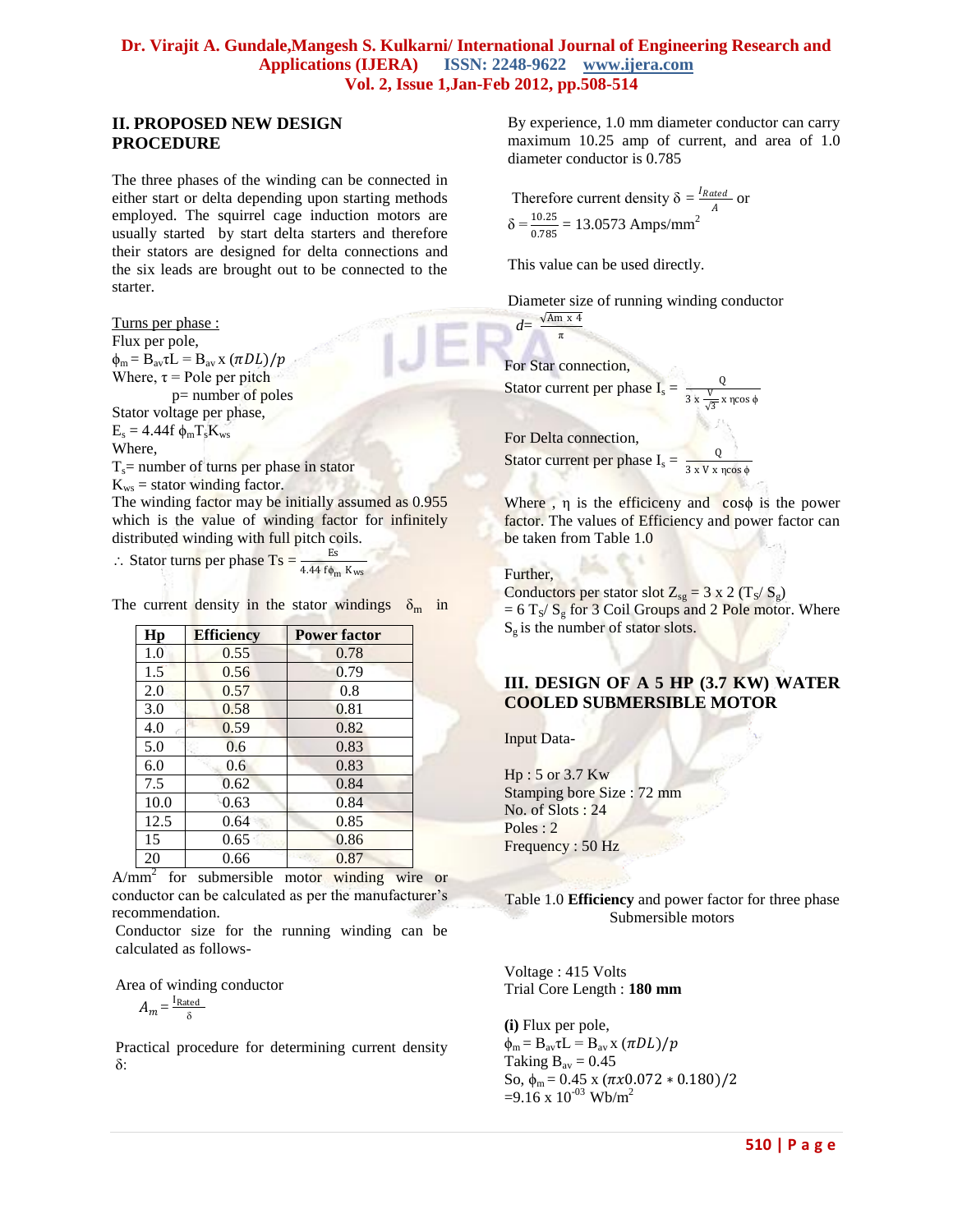$\therefore$  Stator turns per phase Ts =  $\frac{Es/\sqrt{3}}{4A+Si}$  $4.44 f \phi_{mK_{WS}}$ <br>415/1.73  $\frac{41371.73}{4.44 \times 50 \times 9.16 \times 10^{-3} \times 0.955} = 124$  Turns

and Conductors per stator slot  $Z_{sg} = 6T_S/S_g$  $= 6 \times 124 / 24$  $= 31$  turns

To find conductor size :

$$
I_s = \frac{Q}{3 \times \frac{V}{\sqrt{3}} \times \pi \cos \phi} = \frac{5 \times 745}{3 \times \frac{415}{\sqrt{3}} \times 0.6 \times 0.83}
$$
  
= 10.4 Amms or say 11.4 mms (consideri)

 $= 10.4$  Amps or say 11 Amps (considering a maximum value)

Therefore area of winding conductor  $A_m = \frac{I_{\text{Rated}}}{s}$ 

 $= 11/13.0573$  $= 0.8424$  mm<sup>2</sup>

Diameter size of running winding conductor

 $d = \frac{\sqrt{0.8424 \times 4}}{4}$  $\frac{\pi}{\pi}$  = 1.03565 say 1.1 mm (considering a maximum value)

The calculation is repeated a number of times till optimum number of main winding turns per slot are not achieved. Optimum number of turns can be calculated either by calculation of the area of one slot, area of the total number of conductors and multiplying the same by some gap factor.

The more accurate way to assign the optimum number of turns for a specific stamping or lamination slot is to consult the motor winder as he is the true judge to recommend the maximum number of turns of a particular wire size which the slot can accommodate.

The optimum number of turns with 1.1 mm PVC double coated winding wire is 38. So, the calculations are repeated till the conductors per slot are not equal to 38. To facilitate fast calculation, one may set formulae in a Microsoft Excel spreadsheet as shown in Figure 1.6

| 日 17-06 18<br>Home<br>Insert | Page Layout                             | Formulas<br>Data                           | Review                     | View            | Team                     |                     | Book1 - Micros    |
|------------------------------|-----------------------------------------|--------------------------------------------|----------------------------|-----------------|--------------------------|---------------------|-------------------|
| & Cut<br><b>Da Copy</b>      | Calibri                                 | $\mathbf{A}$ + $\mathbf{A}$ + $\mathbf{A}$ | $\equiv \equiv \equiv \gg$ |                 | Wrap Text                |                     | General           |
| aste<br>Format Painter       | $B$ $I$ $U$ $\cdot$ $\cdot$ $A$ $\cdot$ |                                            |                            |                 | ■ ■ 建建 図Merge & Center * |                     | $S - \frac{9}{6}$ |
| Clipboard                    | 衔<br>Font                               | $\sqrt{2}$                                 |                            | Alignment       |                          | $T_{\rm H}$         | Number            |
| 121                          | $ \circ$<br>$f_x$                       |                                            |                            |                 |                          |                     |                   |
| A                            | B                                       | $\mathcal{C}$                              | D                          | E               | F                        | G                   |                   |
| <b>Three Phase Design</b>    |                                         |                                            |                            | Hp              | <b>Efficiency</b>        | <b>Power factor</b> |                   |
|                              |                                         |                                            |                            | $\mathbf{I}$    | 0.55                     | 0.78                |                   |
|                              | $1$ HP                                  | 5                                          |                            | 1.5             | 0.56                     | 0.79                |                   |
|                              | 2 Stator Bore                           | 72                                         |                            | $\overline{2}$  | 0.57                     | 0.8                 |                   |
|                              | 3 Slots                                 | 24                                         |                            | 3               | 0.58                     | 0.81                |                   |
|                              | 4 Core Length                           | 150                                        |                            | $\overline{4}$  | 0.59                     | 0.82                |                   |
|                              | 5 Efficieny                             | 0.6                                        |                            | 5               | 0.6                      | 0.83                |                   |
|                              | 6 Power Factor                          | 0.83                                       |                            | $6\overline{6}$ | 0.6                      | 0.83                |                   |
| <b>STAR/DELTA</b>            | <b>STAR</b>                             |                                            |                            | 7.5             | 0.62                     | 0.84                |                   |
|                              | 7 Voltage                               | 415                                        |                            | 10              | 0.63                     | 0.84                |                   |
|                              | 8 Poles                                 | $\overline{\phantom{a}}$                   |                            | 12.5            | 0.64                     | 0.85                |                   |
|                              | Flux per pole                           | 0.007633845                                |                            | 15              | 0.65                     | 0.86                |                   |
|                              |                                         |                                            |                            | 20              | 0.66                     | 0.87                |                   |
|                              | <b>RESULTS</b>                          |                                            |                            |                 |                          |                     |                   |
|                              | Turns per Phase                         | 148.22                                     |                            |                 |                          |                     |                   |
|                              | Conductors per slot                     | 37,0546                                    |                            |                 |                          |                     |                   |
|                              | Current per Phase                       | 10.39                                      |                            |                 |                          |                     |                   |
|                              |                                         | 0.796013262                                |                            |                 |                          |                     |                   |
|                              | Wire Size in mm                         | 1.0067                                     |                            |                 |                          |                     |                   |
|                              |                                         |                                            |                            |                 |                          |                     |                   |
|                              |                                         |                                            |                            |                 |                          |                     |                   |

#### Figure 1.6 Three phase motor design calculations using Microsoft Excel worksheet

Using this worksheet, the Core length came as 150 mm where the Optimum numbers of turns are 38. Figure 1.7 shows the winding distribution diagram. Here, 8 slots will be accommodated by each group of 4 coils per phase. There will be three coil groups so,  $8 \times 3 = 24$  Slots.





## **IV. RESULTS AND DISCUSSIONS**

The results thus obtained were implemented at M/s VIRA PUMPS, Kolhapur, Maharashtra, INDIA, a leading manufacturer and Exporter of Submersible Pumps and motors. Table 1.1 and 1.2 show the difference between the existing design and this new design.

| Core length        | 180 mm |
|--------------------|--------|
| Winding wire size. | 0 mm   |
| Turns              |        |

Table 1.1 Existing design (Courtesy: VIRA PUMPS)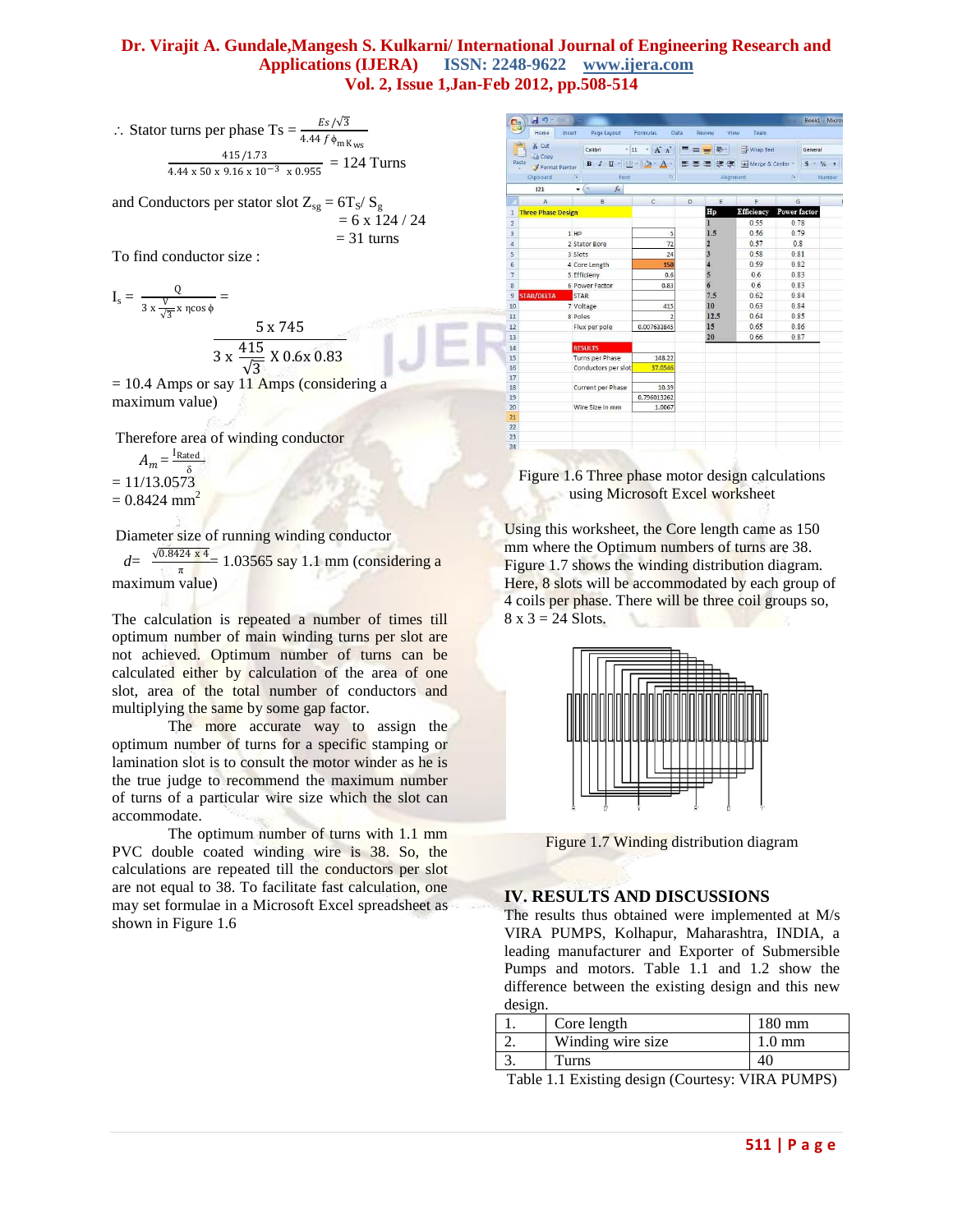| Core length           | $150 \text{ mm}$ |
|-----------------------|------------------|
| Winding wire size     | 1.1 mm           |
| Running winding turns |                  |

| Table 1.2 New design |  |
|----------------------|--|
|----------------------|--|

The new motor was manufactured exactly as per these results. A through test was conducted at VIRA PUMPS Digital test bench which consisted of Locked rotor test as well as full load performance test. The earlier motor design is approved by the BIS and is being manufactured under the ISO 9001 system for years. Figure 1.8 shows IS 9283 Performance characteristics for three phase Submersible motors whereas Table 1.3 presents the Torque comparison of the existing and the new design.

After this a Full-load test was conducted with a standard 5 hp , 8 Stage Radial type pump which was designated to deliver 180 lpm at 64 Meter Head. Figure 1.8 shows the Assembly.

| Table 1 Values of Performance Characteristics |
|-----------------------------------------------|
| for 2-Pole 415 V. Three-Phase Submersible     |
| Motors for Borewell Size 100, 150 and 200 mm  |
|                                               |

 $(Clause 7.1)$ 

| Motor<br>Rating | Maximum<br>Current<br>as per<br>IS 9283 | Permissible<br>Limit of Maximum<br>Current in the<br><b>Operating Head</b><br>Range for Checking<br>the Non-overloading<br>Requirements | Minimum<br>Starting<br>Torque (in<br>Terms of<br>Percentage<br>of FL<br>Torque) |
|-----------------|-----------------------------------------|-----------------------------------------------------------------------------------------------------------------------------------------|---------------------------------------------------------------------------------|
| (kW)            | (Amp)                                   | (Amp)                                                                                                                                   | (percent)                                                                       |
| (1)             | (2)                                     | (3)                                                                                                                                     | (4)                                                                             |
| 1.1             | 3.25                                    | 3.48                                                                                                                                    | 125                                                                             |
| 1.5             | 4.50                                    | 4.82                                                                                                                                    | 125                                                                             |
| 2.2             | 6.50                                    | 6.96                                                                                                                                    | 125                                                                             |
| 3               | 8.50                                    | 9.09                                                                                                                                    | 125                                                                             |
| 3.7             | 10.00                                   | 10.70                                                                                                                                   | 125                                                                             |
| 4.5             | 12.00                                   | 12.84                                                                                                                                   | 125                                                                             |
| 5.5             | 14.50                                   | 15.52                                                                                                                                   | 125                                                                             |
| 7.5             | 19.50                                   | 20.87                                                                                                                                   | 125                                                                             |
| 9.3             | 25.00                                   | 26.75                                                                                                                                   | 125                                                                             |
| 11              | 29.00                                   | 31.00                                                                                                                                   | 125                                                                             |
| 13              | 34.00                                   | 36.38                                                                                                                                   | 125                                                                             |
| 15              | 39.00                                   | 41.73                                                                                                                                   | 125                                                                             |

Figure 1.8 IS 9283 Performance characteristics

| SI. | Design                 | Minimum                |
|-----|------------------------|------------------------|
| No. |                        | <b>Starting Torque</b> |
|     |                        | (In Terms of           |
|     |                        | of<br>Percentage       |
|     |                        | FL Torque)             |
|     | <b>Existing Design</b> | 137 %                  |
|     | New Design             | $196\%$                |

Table 1.3 Torque Comparisons



Figure 1.9 5 HP Motor coupled with 8 stage Radial type Submersible pump (Courtesy: VIRA PUMPS)

Table 1.4 & 1.5 shows the Full-Load test results for the existing and the new design:

| Head | Q in lpm | Speed | Current  |
|------|----------|-------|----------|
| in m |          | rpm   |          |
| 75   |          | 2801  | 5.3 Amps |
| 70   | 63       | 2767  | 7.9 Amps |
| 64   | 183      | 2739  | 8.1 Amps |
| 47   | 281      | 2718  | 9.1 Amps |
| 03   | 351      | 2691  | 9.8 Amps |

| Table 1.4 Full load test results of existing design |  |  |
|-----------------------------------------------------|--|--|
|-----------------------------------------------------|--|--|

| Head | Q in lpm | Speed | Current     |
|------|----------|-------|-------------|
| in m |          | rpm   |             |
| 81   |          | 2894  | 5.1 Amps    |
| 70   | 79       | 2807  | 8.0 Amps    |
| 64   | 205      | 2789  | 8.1 Amps    |
| 47   | 281      | 2718  | 9.1 Amps    |
| 04   | 372      | 2711  | $10.1$ Amps |
|      |          |       | ----        |

Table 1.5 Full load test results of New design

There is a drastic improvement in the Torque as a result of which there is improvement in Speed, Head as well as discharge. The new design motor Core length is 30 mm shorter that the earlier yet far more powerful.

## **IV.CONCLUSION**

This paper thus demonstrates a new concept of designing a Three phase Submersible motor where Core length is treated as the design input. This new method involves a few calculations only and the experience of the winder is also one of the inputs to the calculations. This will be like a magic tool in the hands of the manufacturer to cut down its cost and win the market. By using this new design method manufacturers are able to reduce the overall cost by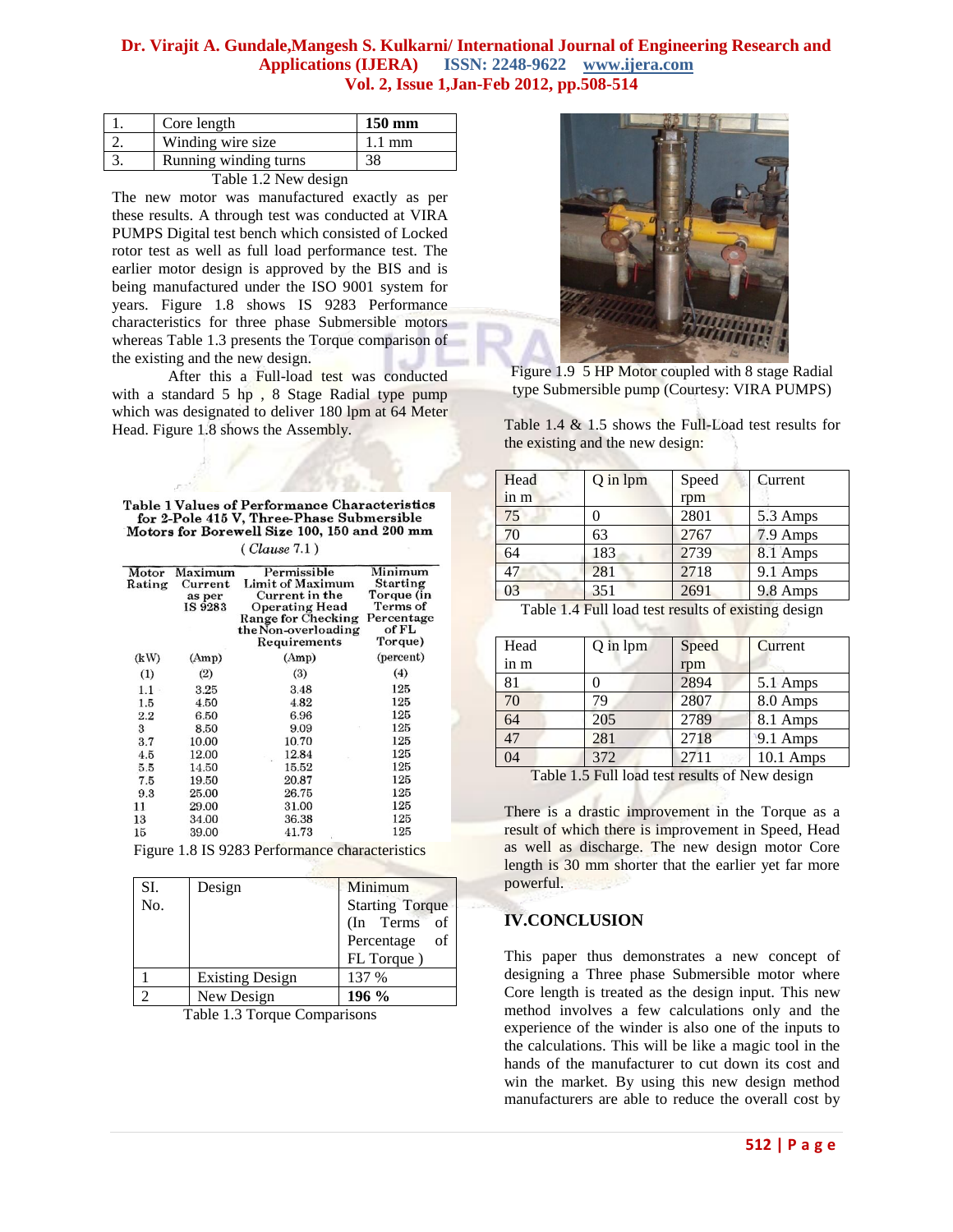20 % which will make a big difference in their business operations. Leading manufactures like M/s VIRA PUMPS as well as M/s UPAG Engineering Pvt. Ltd, Ahmedabad, Gujarat, INDIA used this method to investigate all its designs from 0.5 hp to 25 hp Submersible motors. They have recommended this method to optimize the Core lengths which is a necessity today to produce powerful yet economical Submersible motors.

#### **ACKNOWLEDGEMENTS**

We are heartily thankful to VIRA PUMPS, Kolhapur, Maharashtra, INDIA and UPAG Engineering Pvt. Ltd , Ahmedabad, Gujrat, INDIA for sharing us valuable information for this paper and providing necessary resources and setup for performing necessary research and trials.

#### **REFERENCES :**

- [1] A.K. Sawhney and A. Chakrabarti, *Electrical Machine Design,* Dhanpatrai & Co., 2006
- [2] M.G. Say, *The performance and Design of Alternating Current Machines*, CBS Publishers & Distributors, 2002, ISBN: 81-239-1027-4.
- [3] G. Madescu, I. Boldea, T.J.E. Miller, *Optimal Lamination Approach for Induction Motor Design*, IEEE Trans Vol.IA-34, No. 2, 1998, pp.1- 8
- [4[\]. Boldea,](http://www.google.co.uk/search?tbo=p&tbm=bks&q=inauthor:%22I.+Boldea%22) [S. A. Nasar,](http://www.google.co.uk/search?tbo=p&tbm=bks&q=inauthor:%22S.+A.+Nasar%22) *The induction machine handbook*, CRC Press, 2002 - [Technology &](http://www.google.co.uk/search?tbo=p&tbm=bks&q=subject:%22Technology+%26+Engineering%22&source=gbs_ge_summary_r&cad=0)  [Engineering](http://www.google.co.uk/search?tbo=p&tbm=bks&q=subject:%22Technology+%26+Engineering%22&source=gbs_ge_summary_r&cad=0)
- [5] Virajit Avinash Gundale, 2010, '*A new design approach for water cooled submersible motor and radial flow type pump with emphasis on both Electrical and Mechanical consideration'* PhD Thesis, UNEM, Costa Rica.
- [6] IS 9283 : 1995, Motors for Submersible Pumpsets-Specification(First Revision).
- [7] IS 8034 : 2002, Submersible Pumpsets Specification (Second Revision).
- [8] IS 8783(Part 2) : 1995 Winding wires for Submersible motors-Specification (Reaffirmed 2005, Edition 2.1)